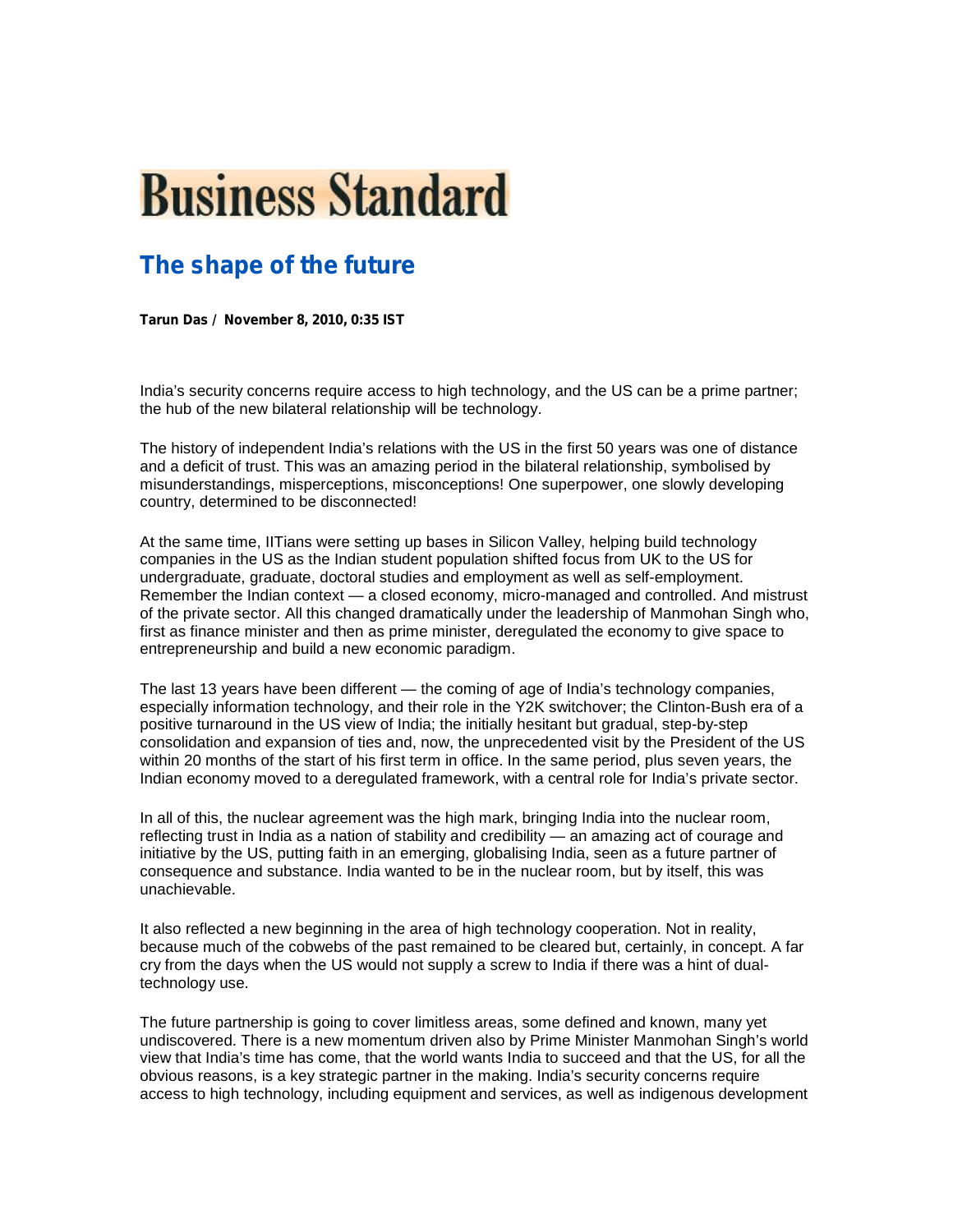and production to be speeded up. The US can be a prime partner, though India will always maintain its cooperation with other major nations.

The hub of the new bilateral relationship will be technology, especially at the higher end, flowing from the steady alignment of agendas and the balance of values (democracy, pluralism, secularism). Cooperation will cover nuclear, space, defence, energy, IT, cyber security, intelligence vis-à-vis counter-terrorism, life sciences, food, agribusiness, healthcare, education, training, research — the list goes on, because technology changes will touch every aspect of human life, economic activity and security.

History is important to understand evolution and the present. But, the future is not about incremental change, because technology has changed the name of the game. And technology is advancing so rapidly that the future is going to be shaped very differently. It's not standing still at 2010.

The US has been the fountainhead of technology development. Its universities, research institutes and corporate R&D centres are legends for technology development. Despite the financial crisis in the US, this leadership remains, and will remain, because of increasing global funding, multinational research teams and strong infrastructure, all of which continue.

The exciting part is the role of India in technology development. US corporates, dependent on technology to advance their competitiveness, have set up shop in India. Thousands of Indian scientists and engineers are engaged in this work, not to mention the many thousands of Indians working in the US in research. So, India and Indians are already part of this process of discovery, invention, development, research and application.

Governments are still working out ways and means of high-tech cooperation. The US export control regime, which limits technology supply and transfer to India, has been a major inhibiting factor — but, in the near future, the sun will shine on a new technology partnership regime based on trust and mutually agreed safeguards and systems. The Presidential visit will mark a major milestone in this direction, because there is no rationale for the continuation of an outmoded export control regime vis-à-vis India. This is now an accepted fact in the US.

This will lead to an explosion of technology cooperation in all the areas mentioned above — and more. And technology will drive the Indo-US relationship as never before. The interesting fact here is the opening of new horizons for discussion and cooperation, which up to now have been a "no-no".

At the centre will be the private sectors of the two countries, which represent enterprise and entrepreneurship, and the role of scientists in different sectors, who will lock the two countries in a seamless way to impact economies, costs, lifestyles and competitiveness. Innovation is the hallmark of both countries, both economies, both private sectors. Already, a great many innovation companies have links. This will multiply and the enterprise of the private sector, which thrives on competition, pressure and deadlines, will drive business between the countries and innovation in a big way.

When one looks at the global scenario, there are no two other countries which are so rich in entrepreneurs and managers — in quantity and quality, as well as the depth and range of disciplines which this human resource covers, from science to engineering, from the arts to management.

People — human resources — are the key. Talent is the golden asset. Both India and USA are the wealthiest in the world of talent and people, who drive the technology agenda and connect India and the US to converge, cooperate and contribute to a new era of cooperation and